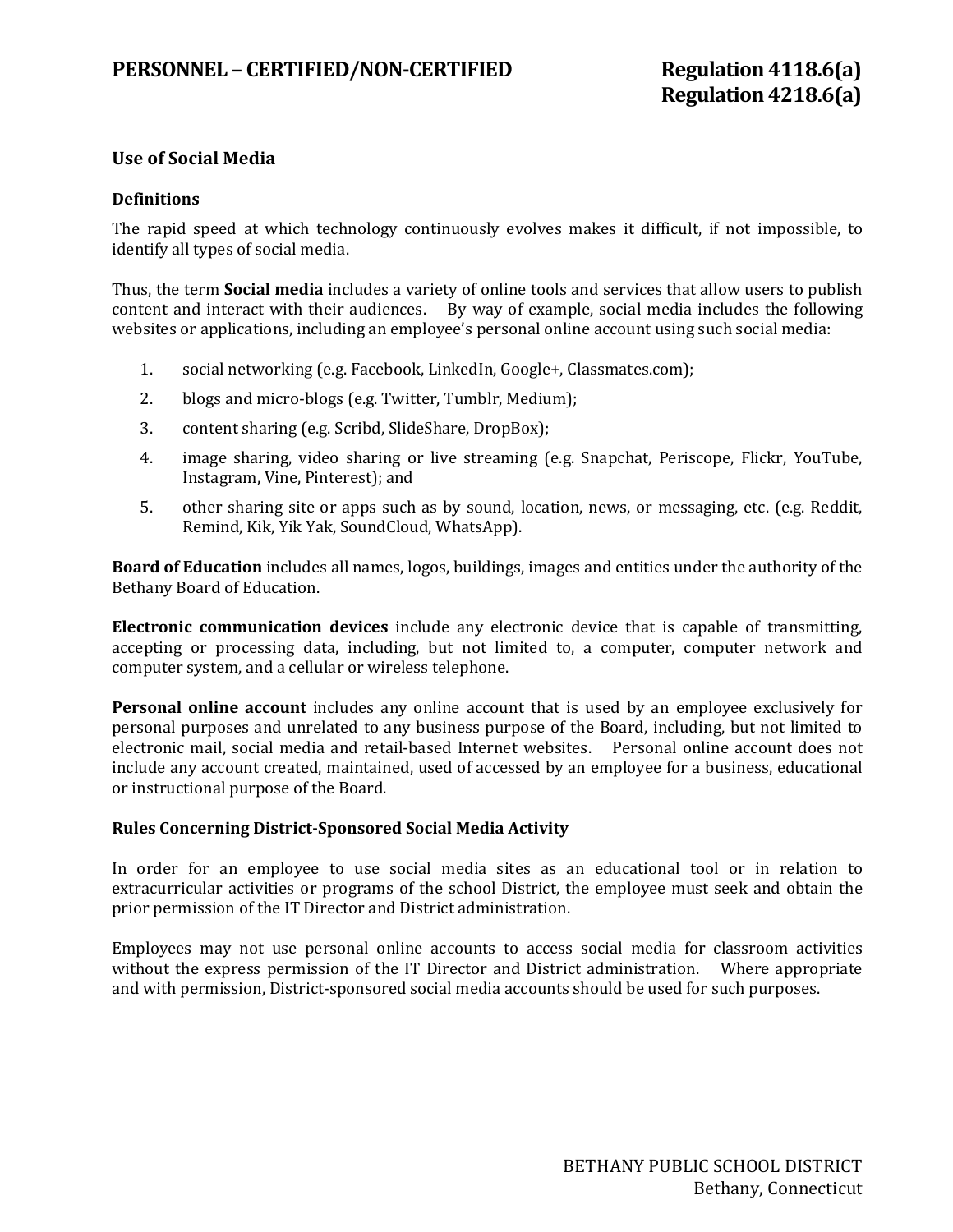If an employee wishes to use social media sites to communicate meetings, activities, games, responsibilities, announcements etc., for a school-based club or a school-based activity or an official school-based organization, or an official sports team, the employee must also comply with the following rules:

- The employee must receive the permission of the IT Director and District administration.
- The employee must not use his/her personal online account for such purpose but shall use his/her Board-issued account.
- The employee must ensure that such social media use is compliant with all Board of Education policies, regulations, and applicable state and federal law, including the provision of required legal notices and permission slips to parents.
- The employee must set up the club, etc. as a group list which will be "closed" (e.g. membership in the group is limited to students, parents, and appropriate school personnel), and "monitored" (e.g. the employee had the ability to access and supervise communications on the social media site).
- Parents/guardians shall be permitted to access any page that their child has been invited to join.
- Access to the page may only be permitted for educational purposes related to the club, activity, organization or team.
- The employee responsible for the page will monitor it regularly.
- The IT Director shall be permitted access to any page established by the employee for a school-related purpose.
- Employees are required to maintain appropriate professional boundaries in the establishment and maintenance of all such District-sponsored social media activity.

Employees are prohibited from making harassing, defamatory, obscene, abusive, discriminatory or threatening or similarly inappropriate statements in their social media communications using District-sponsored sites or accounts or through Board-issued electronic accounts.

Employees are required to comply with all Board of Education policies and procedures and all applicable laws with respect to the use of electronic communications devices, networks, Board-issued accounts, or when accessing District-sponsored social media sites or while using personal devices on the District's wireless network or while accessing District servers.

The Board of Education reserves the right to monitor all employee use of District computers and other electronic devices, including employee blogging and social networking activity. An employee should have no expectation of personal privacy in any communication made through social media, including personal online accounts while using District electronic communication devices.

All communications through District-sponsored social media or Board-issued electronic accounts must comply with the Board of Education's policies concerning confidentiality, including the confidentiality of student information. If an employee is considering sharing information and is unsure about the confidential nature of the information, the employee shall consult with the District office prior to communicating such information.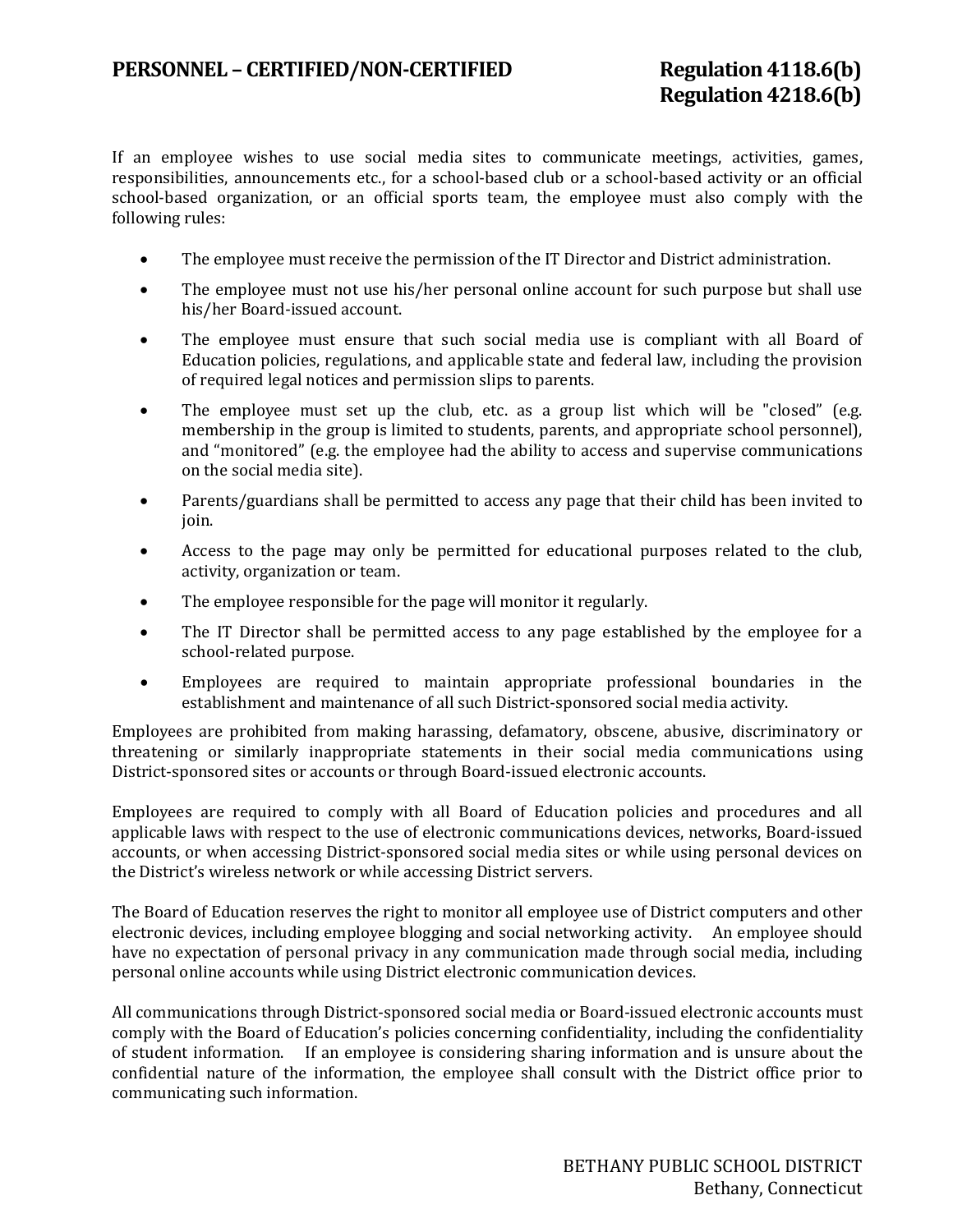An employee may not link a District-sponsored social media page to any personal online account or sites not sponsored by the school District.

An employee may not use District-sponsored social media or Board-issued electronic accounts for communications for private financial gain, political, commercial, advertisement, proselytizing or solicitation purposes.

An employee may not use District-sponsored social media or Board-issued electronic accounts in a manner that misrepresents personal views as those of the Board of Education or school District, or in a manner that could be construed as such.

## **Rules Concerning Personal Online Accounts**

The Board understands that employees utilize social media and the web for personal matters in the workplace. The Board of Education reserves the right to monitor all employee use of District The Board of Education reserves the right to monitor all employee use of District electronic communications devices, including a review of online and personal social media activities. An employee should have no expectation of personal privacy in any personal communication made through social media while using District computers, District-issued cellular telephones or other electronic communications devices. While the Board reserves the right to monitor use of its electronic communications devices, employees may engage in incidental personal use of social media in the workplace so long as such use does not interfere with operations and productivity, and does not violate other Board policies.

An employee may not mention, discuss, reference or link to the Board of Education, the school District or its individual schools, programs or teams using personal online accounts or other sites or applications in a manner that could reasonably be construed as an official school District communication, unless the employee also states within the communication that such communication is the personal view of the employee of the school District and that the views expressed are the employee's alone and do not represent the views of the school District or the Board of Education. An employee's alone and do not represent the views of the school District or the Board of Education. example of such a disclaimer is "the opinions and views expressed are those of the author and do not necessarily represent the position or opinion of the school District or Board of Education." For necessarily represent the position or opinion of the school District or Board of Education." example, except as may be permitted by Board policy, employees may not provide job references for other individuals on social media that indicate that such references are made in an official capacity on behalf of the Board of Education.

Employees are required to maintain appropriate professional boundaries with students, parents, and colleagues. For example, absent an unrelated online relationship (e.g., relative, family friend, or personal friendship unrelated to school), it is not appropriate for a teacher or administrator to "friend" a student or his/her parent or guardian or otherwise establish special relationships with selected students through personal online accounts, and it is not appropriate for an employee to give students or parents access to personal postings unrelated to school.

In accordance with the public trust doctrine, employees are advised to refrain from engaging in harassing, defamatory, obscene, abusive, discriminatory or threatening or similarly inappropriate communications through personal online accounts. Such communications reflect poorly on the school District's reputation, can affect the educational process and may substantially and materially interfere with an employee's ability to fulfill his/her professional responsibilities.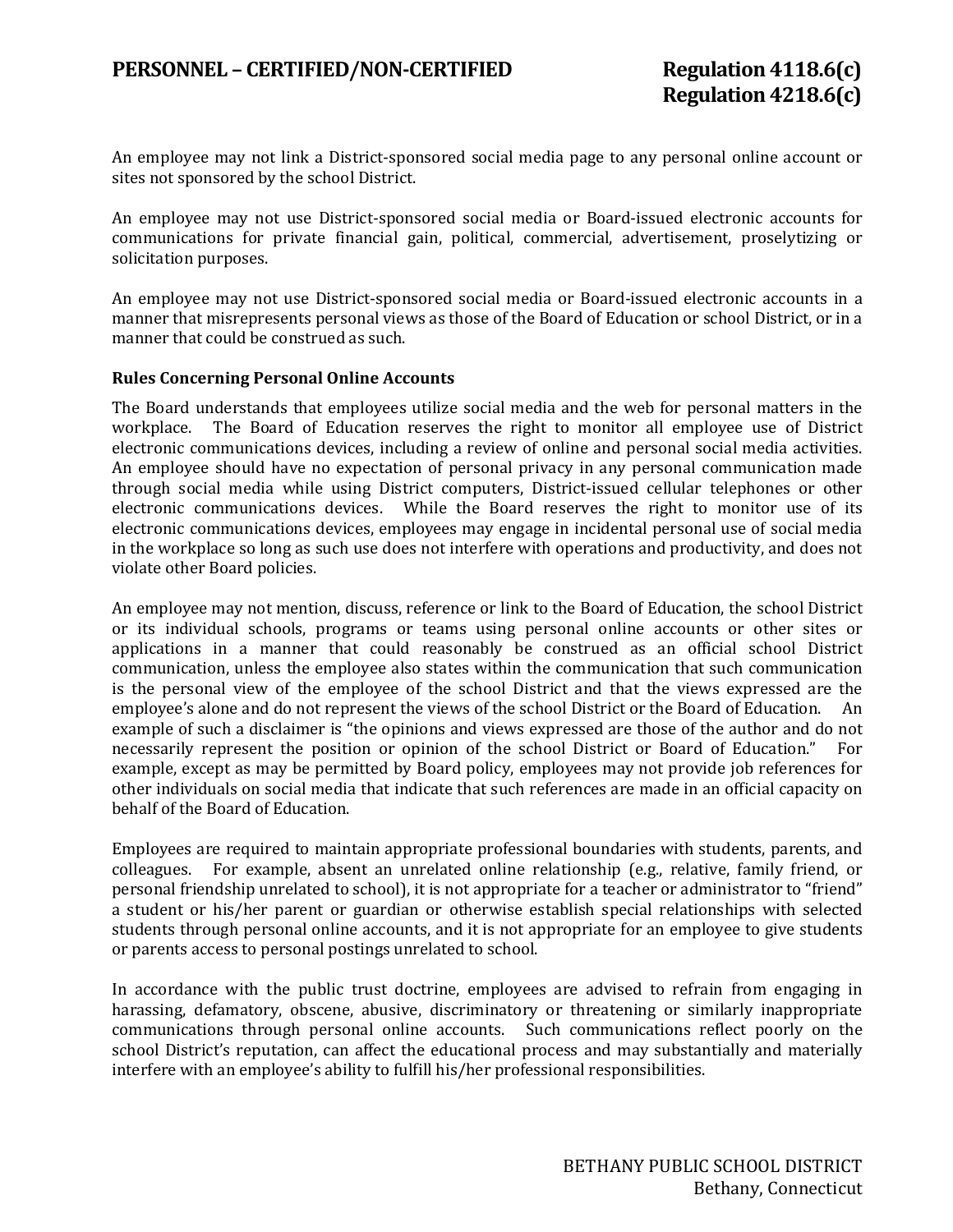Employees are individually responsible for their personal communications through social media and other personal online accounts. Employees may be sued by other employees, parents or others, and any individual that views an employee's communication through social media and personal online accounts as defamatory, pornographic, proprietary, harassing, libelous or creating a hostile work environment. In addition, employees should consider refraining from posting anything that belongs to another person or entity, such as copyrighted publications or trademarked images. As all of these activities are outside the scope of employment, employees may be personally liable for such claims.

Employees are required to comply with all Board of Education policies and procedures with respect to the use of electronic communication devices when accessing personal online accounts and/or social media through District computer systems. Any access to personal online accounts and/or personal social media activities while on school property or using school District equipment must comply with those policies, and may not interfere with an employee's duties at work.

All communications through personal online accounts and/or social media must comply with the Board of Education's policies concerning confidentiality, including the confidentiality of student information. If an employee is considering sharing information and is unsure about the confidential nature of the information, the employee shall consult with his/her supervisor prior to communicating such information.

An employee may not post official Board of Education material using a personal online account without written permission of the IT Director and District administration.

All of the Board of Education's policies and Administrative Regulations apply to employee use of personal online accounts in the same way that they apply to conduct that occurs in the workplace and off-duty conduct.

## **Access to Personal Online Accounts**

An employee may not be required by any District employee to provide his/her username, password, or other means of authentication of a personal online account.

An employee may not be required to authenticate or access a personal online account in the presence of any District employee.

An employee may not be required to invite or accept an invitation from any District employee or required to join a group with the employee's personal online account.

## **Use of Crowdfunding Activities**

Prior to engaging in any crowdfunding activities (e.g. DonorsChoose, Kickstarter, GoFundMe, etc.) for the Board of Education, its school, classes, or extracurricular teams or clubs, an employee must first apply in writing to the Superintendent and receive approval for the crowdfunding activity. Such written application must include the name of the website or application to be utilized, a full description of the reason for the crowdfunding activity, a copy of the proposed personal profile to be listed on the site/application, and the proposed content to be uploaded to the crowdfunding website or application, including images. Any money received from crowdfunding activities must be deposited directly into a school activity fund and may not first be received by the employee. Crowdfunding activities must comply with all Board of Education policies, regulations, and procedures, and shall not include photos of students or the sharing of any confidential student information.